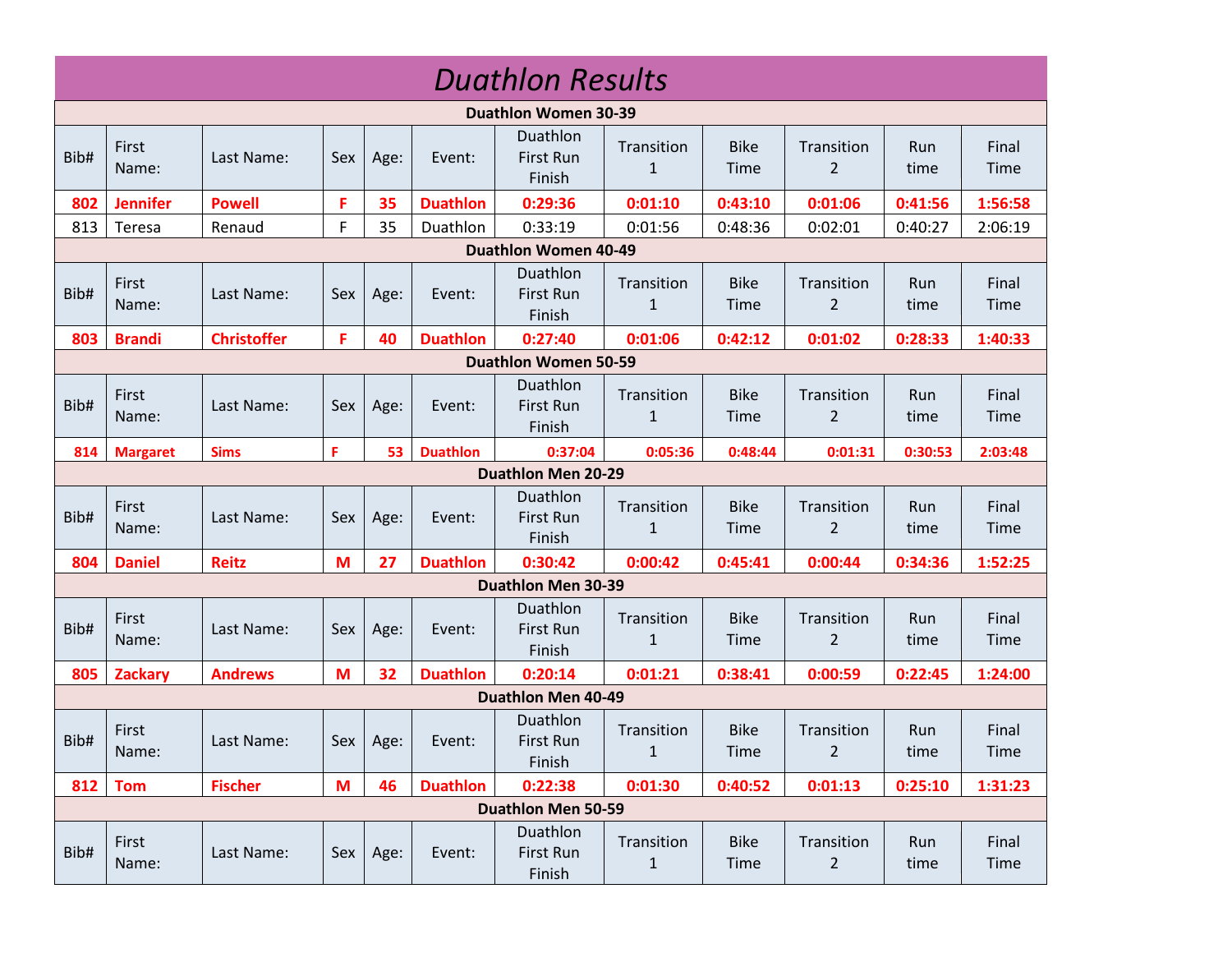| 806                              | John                       | <b>Heywood</b>   | M         | 58   | <b>Duathlon</b> | 0:31:14                                | 0:02:18                    | 0:44:39             | 0:02:57                      | 0:38:49     | 1:59:57              |
|----------------------------------|----------------------------|------------------|-----------|------|-----------------|----------------------------------------|----------------------------|---------------------|------------------------------|-------------|----------------------|
| 1536                             | Randy                      | Price            | M         | 50   | Duathlon        | 0:29:53                                | 0:01:30                    | 0:52:55             | 0:01:18                      | 0:38:21     | 2:03:57              |
|                                  |                            |                  |           |      |                 | <b>Duathlon Men 70-79</b>              |                            |                     |                              |             |                      |
| Bib#                             | First<br>Name:             | Last Name:       | Sex       | Age: | Event:          | Duathlon<br><b>First Run</b><br>Finish | Transition<br>$\mathbf{1}$ | <b>Bike</b><br>Time | Transition<br>2              | Run<br>time | Final<br><b>Time</b> |
| 815                              | <b>Sonny</b>               | <b>Heintz</b>    | M         | 74   | <b>Duathlon</b> | 0:54:36                                | 0:03:54                    | 1:03:05             | 0:05:40                      | 0:43:00     | 2:50:15              |
|                                  |                            |                  |           |      |                 | <b>Duathlon Team Open</b>              |                            |                     |                              |             |                      |
| Bib#                             | First<br>Name:             | Last Name:       | Sex       | Age: | Event:          | Duathlon<br><b>First Run</b><br>Finish | Transition<br>$\mathbf{1}$ | <b>Bike</b><br>Time | Transition<br>2              | Run<br>time | Final<br><b>Time</b> |
| 816                              | <b>Pannill</b>             | <b>Team Open</b> | <b>TO</b> |      | <b>Duathlon</b> | 0:26:25                                | 0:00:39                    | 0:44:46             | 0:00:33                      | 0:28:26     | 1:40:49              |
| 811                              | Nelson                     | Team Open        | <b>TO</b> |      | Duathlon        | 0:37:10                                | 0:01:27                    | 0:56:05             | 0:01:10                      | 0:42:13     | 2:18:05              |
| <b>Olympic Triathlon Results</b> |                            |                  |           |      |                 |                                        |                            |                     |                              |             |                      |
| <b>Olympic Women 20-29</b>       |                            |                  |           |      |                 |                                        |                            |                     |                              |             |                      |
| Bib#                             | First<br>Name:             | Last Name:       | Sex       | Age: | Event:          | Olympic<br>Swim Finish                 | Transition<br>$\mathbf{1}$ | <b>Bike</b><br>Time | Transition<br>2              | Run<br>time | Final<br><b>Time</b> |
| 1501                             | <b>Erin</b>                | <b>Walter</b>    | F         | 23   | <b>Olympic</b>  | 0:28:24                                | 0:02:52                    | 1:11:44             | 0:01:04                      | 0:46:41     | 2:30:45              |
| 1533                             | Stephanie                  | Davis            | F         | 28   | Olympic         | 0:36:36                                | 0:03:54                    | 1:09:13             | 0:01:23                      | 0:51:29     | 2:42:35              |
| 1502                             | Molly                      | Nowlan           | F         | 27   | Olympic         | 0:39:21                                | 0:03:18                    | 1:25:53             | 0:01:38                      | 1:19:31     | 3:29:41              |
|                                  |                            |                  |           |      |                 | <b>Olympic Women 30-39</b>             |                            |                     |                              |             |                      |
| Bib#                             | First<br>Name:             | Last Name:       | Sex       | Age: | Event:          | Olympic<br>Swim Finish                 | Transition<br>$\mathbf{1}$ | <b>Bike</b><br>Time | Transition<br>2              | Run<br>time | Final<br><b>Time</b> |
| 1503                             | <b>Jeanelle</b>            | <b>Fromelt</b>   | F.        | 30   | <b>Olympic</b>  | 0:40:33                                | 0:03:06                    | 1:22:18             | 0:01:49                      | 1:14:50     | 3:22:36              |
|                                  |                            |                  |           |      |                 | <b>Olympic Women 40-49</b>             |                            |                     |                              |             |                      |
| Bib#                             | First<br>Name:             | Last Name:       | Sex       | Age: | Event:          | Olympic<br>Swim Finish                 | Transition<br>$\mathbf{1}$ | <b>Bike</b><br>Time | Transition<br>2              | Run<br>time | Final<br>Time        |
| 1507                             | <b>Jenn</b>                | Sommermann       | F         | 48   | <b>Olympic</b>  | 0:37:00                                | 0:02:26                    | 1:18:33             | 0:00:58                      | 1:03:26     | 3:02:23              |
| 1525                             | Stacey                     | Peterson         | F         | 43   | Olympic         | 0:38:23                                | 0:04:54                    | 1:20:51             | 0:02:14                      | 1:03:41     | 3:10:03              |
| 1505                             | Shannon                    | Amiotte          | F         | 46   | Olympic         | 0:43:16                                | 0:03:15                    | 1:24:57             | 0:01:09                      | 1:03:56     | 3:16:33              |
| 1506                             | Mary                       | Storgaard        | F.        | 47   | Olympic         | 0:49:19                                | 0:04:16                    | 1:23:57             | 0:01:55                      | 1:12:56     | 3:32:23              |
|                                  | <b>Olympic Women 50-59</b> |                  |           |      |                 |                                        |                            |                     |                              |             |                      |
| Bib#                             | First<br>Name:             | Last Name:       | Sex       | Age: | Event:          | Olympic<br>Swim Finish                 | Transition<br>$\mathbf{1}$ | <b>Bike</b><br>Time | Transition<br>$\overline{2}$ | Run<br>time | Final<br>Time        |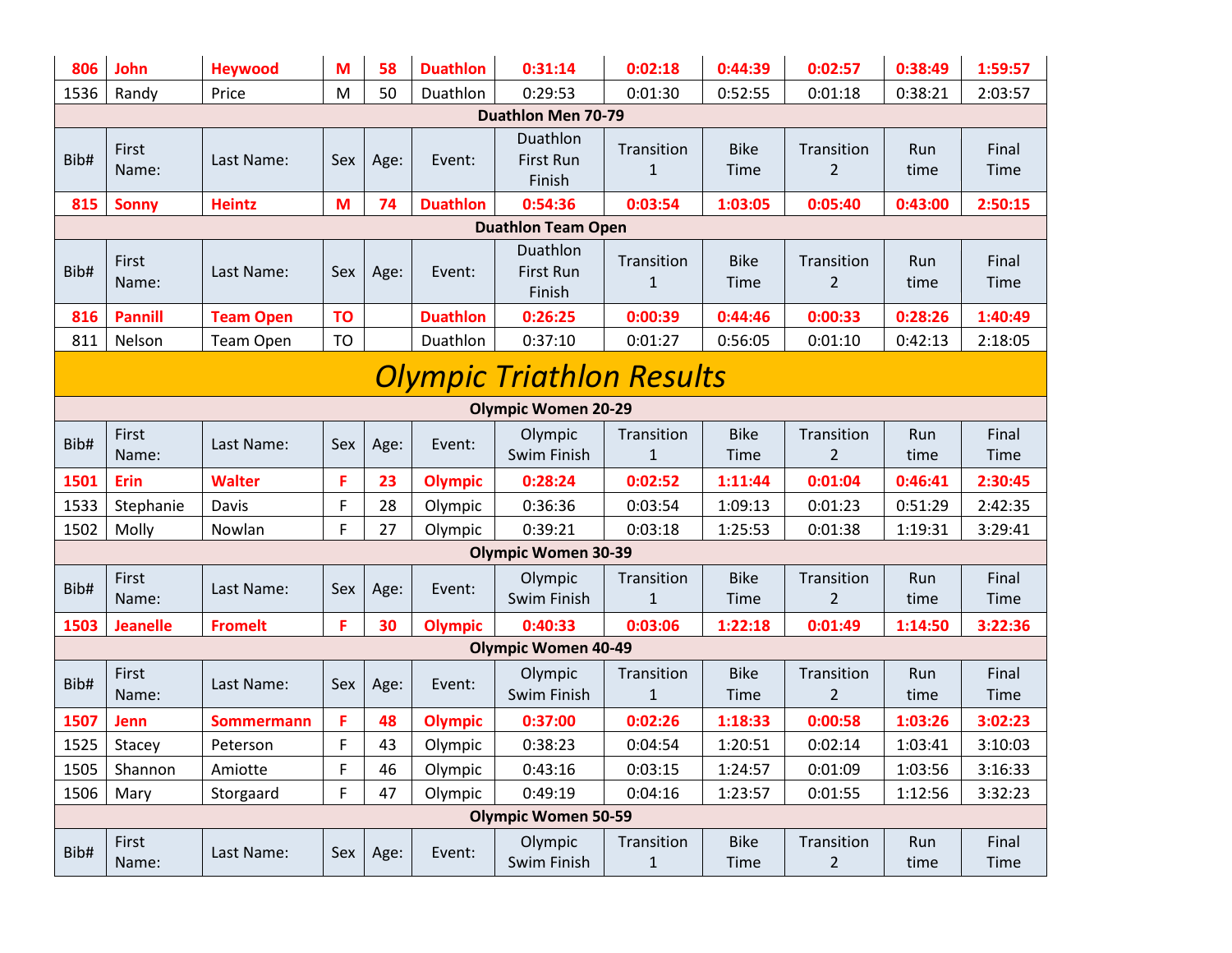| 1508                     | <b>Christine</b>         | <b>Davis</b>  | F.  | 56   | <b>Olympic</b> | 0:40:49                    | 0:02:58                    | 1:19:19                    | 0:01:55                      | 0:57:45     | 3:02:46              |  |
|--------------------------|--------------------------|---------------|-----|------|----------------|----------------------------|----------------------------|----------------------------|------------------------------|-------------|----------------------|--|
|                          |                          |               |     |      |                | <b>Olympic Women 60-69</b> |                            |                            |                              |             |                      |  |
| Bib#                     | First<br>Name:           | Last Name:    | Sex | Age: | Event:         | Olympic<br>Swim Finish     | Transition<br>$\mathbf{1}$ | <b>Bike</b><br><b>Time</b> | Transition<br>2              | Run<br>time | Final<br><b>Time</b> |  |
| 1539                     | <b>Karen</b>             | <b>Nehl</b>   | F   | 63   | <b>Olympic</b> | 0:34:56                    | 0:02:58                    | 1:15:09                    | 0:01:33                      | 1:05:09     | 2:59:45              |  |
|                          |                          |               |     |      |                | <b>Olympic Men &lt;20</b>  |                            |                            |                              |             |                      |  |
| Bib#                     | First<br>Name:           | Last Name:    | Sex | Age: | Event:         | Olympic<br>Swim Finish     | Transition<br>$\mathbf{1}$ | <b>Bike</b><br><b>Time</b> | Transition<br>2              | Run<br>time | Final<br><b>Time</b> |  |
| 1509                     | <b>Sam</b>               | <b>Powell</b> | M   | 17   | <b>Olympic</b> | 0:40:52                    | 0:04:56                    | 1:23:08                    | 0:01:24                      | 0:58:44     | 3:09:04              |  |
|                          | <b>Olympic Men 20-29</b> |               |     |      |                |                            |                            |                            |                              |             |                      |  |
| Bib#                     | First<br>Name:           | Last Name:    | Sex | Age: | Event:         | Olympic<br>Swim Finish     | Transition<br>$\mathbf{1}$ | <b>Bike</b><br><b>Time</b> | Transition<br>2              | Run<br>time | Final<br>Time        |  |
| 1504                     | <b>Brandon</b>           | <b>Zelfer</b> | M   | 24   | <b>Olympic</b> | 0:25:18                    | 0:01:35                    | 1:03:56                    | 0:00:45                      | 0:49:11     | 2:20:45              |  |
| 1510                     | Matthew                  | Johnson       | M   | 20   | Olympic        | 0:42:20                    | 0:03:04                    | 1:19:36                    | 0:01:26                      | 1:00:24     | 3:06:50              |  |
| 1511                     | Nathan                   | Fromelt       | M   | 26   | Olympic        | 0:44:17                    | 0:02:30                    | 1:13:04                    | 0:00:56                      | 1:11:38     | 3:12:25              |  |
| 1512                     | Nicholas                 | Dyson         | M   | 27   | Olympic        | 0:51:42                    | 0:02:54                    | 1:16:02                    | 0:02:30                      | 1:05:37     | 3:18:45              |  |
| <b>Olympic Men 30-39</b> |                          |               |     |      |                |                            |                            |                            |                              |             |                      |  |
| Bib#                     | First<br>Name:           | Last Name:    | Sex | Age: | Event:         | Olympic<br>Swim Finish     | Transition<br>$\mathbf{1}$ | <b>Bike</b><br><b>Time</b> | Transition<br>2              | Run<br>time | Final<br><b>Time</b> |  |
| 1538                     | <b>Joshua</b>            | <b>Paull</b>  | M   | 33   | <b>Olympic</b> | 0:36:09                    | 0:01:56                    | 1:08:22                    | 0:01:35                      | 0:44:50     | 2:32:52              |  |
| 1515                     | Jared                    | Willson       | M   | 37   | Olympic        | 0:37:08                    | 0:03:37                    | 1:05:48                    | 0:01:38                      | 0:50:31     | 2:38:42              |  |
| 1514                     | Jeffrey                  | McClellan     | M   | 32   | Olympic        | 0:34:59                    | 0:03:37                    | 1:13:51                    | 0:03:07                      | 1:00:36     | 2:56:10              |  |
| 1513                     | Abe                      | Nowlan        | M   | 30   | Olympic        | 0:40:46                    | 0:03:04                    | 1:19:32                    | 0:02:13                      | 1:16:22     | 3:21:57              |  |
| 1516                     | Samuel                   | Wellman       | M   | 38   | Olympic        | 0:56:03                    | 0:04:52                    | 1:07:04                    | 0:02:02                      | 1:15:59     | 3:26:00              |  |
|                          |                          |               |     |      |                | <b>Olympic Men 40-49</b>   |                            |                            |                              |             |                      |  |
| Bib#                     | First<br>Name:           | Last Name:    | Sex | Age: | Event:         | Olympic<br>Swim Finish     | Transition<br>$1\,$        | <b>Bike</b><br>Time        | Transition<br>$\overline{2}$ | Run<br>time | Final<br><b>Time</b> |  |
| 1519                     | <b>Jamerson</b>          | <b>Perry</b>  | M   | 42   | <b>Olympic</b> | 0:33:06                    | 0:01:46                    | 1:01:29                    | 0:00:47                      | 0:45:44     | 2:22:52              |  |
| 1518                     | Shannon                  | DeBoer        | M   | 41   | Olympic        | 0:29:24                    | 0:01:56                    | 1:06:10                    | 0:01:06                      | 0:51:03     | 2:29:39              |  |
| 1521                     | Chad                     | Hanna         | M   | 46   | Olympic        | 0:33:12                    | 0:02:21                    | 1:06:19                    | 0:01:16                      | 0:52:02     | 2:35:10              |  |
| 1529                     | Mike                     | Welu          | M   | 48   | Olympic        | 0:34:47                    | 0:01:48                    | 1:03:07                    | 0:00:54                      | 0:55:34     | 2:36:10              |  |
| 1517                     | Dan                      | Linde         | M   | 40   | Olympic        | 0:28:29                    | 0:01:57                    | 1:05:47                    | 0:00:48                      | 0:59:57     | 2:36:58              |  |
| 1537                     | TJ                       | Loftus        | M   | 43   | Olympic        | 0:32:47                    | 0:01:55                    | 1:01:05                    | 0:00:51                      | 1:01:19     | 2:37:57              |  |
| 1534                     | Tom                      | Holt          | M   | 48   | Olympic        | 0:34:01                    | 0:04:27                    | 1:13:31                    | 0:02:59                      | 0:52:11     | 2:47:09              |  |
| 820                      | <b>Brooks</b>            | Slama         | M   | 41   | Olympic        | 0:50:37                    | 0:02:37                    | 1:07:50                    | 0:01:31                      | 0:49:38     | 2:52:13              |  |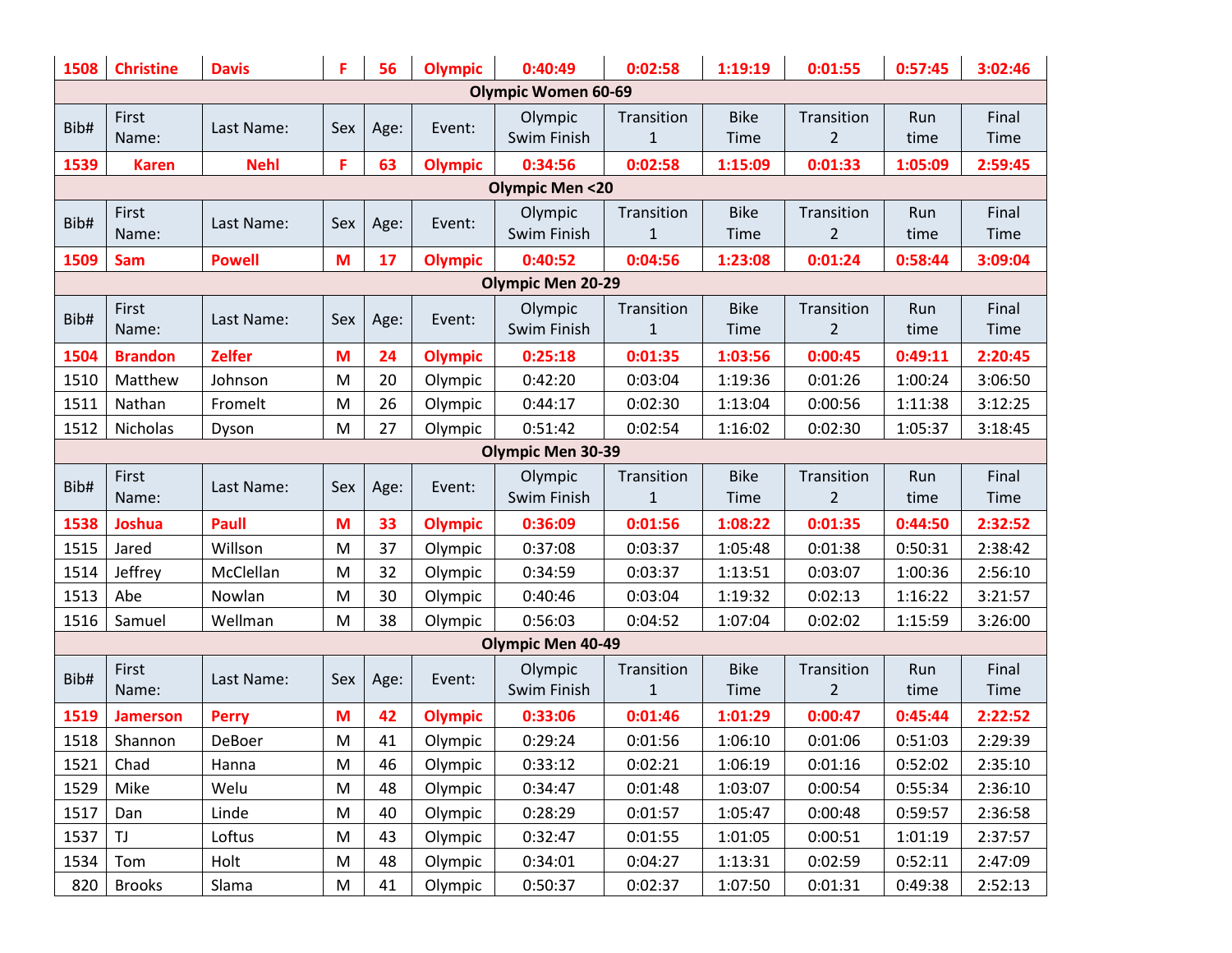| 1522 | Thomas                          | <b>Bills</b>     | M         | 48   | Olympic        | 0:41:49                      | 0:04:20                    | 1:22:10             | 0:01:36                      | 0:55:12     | 3:05:07              |  |  |
|------|---------------------------------|------------------|-----------|------|----------------|------------------------------|----------------------------|---------------------|------------------------------|-------------|----------------------|--|--|
| 1520 | Todd                            | Christoffer      | M         | 44   | Olympic        | 0:37:03                      | 0:02:02                    | 1:12:05             | 0:01:31                      | #VALUE!     | <b>DNF</b>           |  |  |
|      |                                 |                  |           |      |                | <b>Olympic Men 50-59</b>     |                            |                     |                              |             |                      |  |  |
| Bib# | First<br>Name:                  | Last Name:       | Sex       | Age: | Event:         | Olympic<br>Swim Finish       | Transition<br>1            | <b>Bike</b><br>Time | Transition<br>$\overline{2}$ | Run<br>time | Final<br>Time        |  |  |
| 1524 | <b>Martin</b>                   | <b>Spahn</b>     | M         | 53   | <b>Olympic</b> | 0:32:39                      | 0:03:52                    | 1:12:12             | 0:02:59                      | 0:59:06     | 2:50:48              |  |  |
| 1523 | David                           | Johnson          | M         | 53   | Olympic        | 0:33:22                      | 0:04:12                    | 1:20:19             | 0:01:15                      | 1:15:11     | 3:14:19              |  |  |
|      |                                 |                  |           |      |                | <b>Olympic Team Open</b>     |                            |                     |                              |             |                      |  |  |
| Bib# | First<br>Name:                  | Last Name:       | Sex       | Age: | Event:         | Olympic<br>Swim Finish       | Transition<br>$\mathbf{1}$ | <b>Bike</b><br>Time | Transition<br>2              | Run<br>time | Final<br>Time        |  |  |
| 1526 | <b>Banard</b>                   | <b>Team Open</b> | <b>TO</b> |      | <b>Olympic</b> | 0:31:40                      | 0:01:17                    | 1:07:28             | 0:00:30                      | 0:44:59     | 2:25:54              |  |  |
|      | <b>Sprint Triathlon Results</b> |                  |           |      |                |                              |                            |                     |                              |             |                      |  |  |
|      |                                 |                  |           |      |                |                              |                            |                     |                              |             |                      |  |  |
|      | <b>Sprint Women &lt;20</b>      |                  |           |      |                |                              |                            |                     |                              |             |                      |  |  |
| Bib# | First                           | Last Name:       | Sex       | Age: | Event:         | <b>Sprint Swim</b>           | Transition                 | <b>Bike</b>         | Transition                   | Run         | Final                |  |  |
|      | Name:                           |                  |           |      |                | Finish                       | 1                          | Time                | 2                            | time        | Time                 |  |  |
| 1102 | <b>Andrea</b>                   | <b>Johnson</b>   | F         | 17   | <b>Sprint</b>  | 0:18:26                      | 0:02:22                    | 0:46:01             | 0:00:59                      | 0:34:00     | 1:41:48              |  |  |
| 1162 | Hannah                          | Loftus           | F         | 16   | Sprint         | 0:22:22                      | 0:03:10                    | 0:43:41             | 0:01:08                      | 0:33:42     | 1:44:03              |  |  |
| 1101 | Renee                           | Gallagher        | F.        | 15   | Sprint         | 0:15:52                      | 0:01:48                    | 0:53:16             | 0:01:21                      | 0:47:27     | 1:59:44              |  |  |
|      |                                 |                  |           |      |                | <b>Sprint Women 20-29</b>    |                            |                     |                              |             |                      |  |  |
| Bib# | First<br>Name:                  | Last Name:       | Sex       | Age: | Event:         | <b>Sprint Swim</b><br>Finish | Transition<br>$\mathbf{1}$ | <b>Bike</b><br>Time | Transition<br>$\overline{2}$ | Run<br>time | Final<br><b>Time</b> |  |  |
| 1149 | <b>Anne</b>                     | <b>Grady</b>     | F         | 25   | <b>Sprint</b>  | 0:18:06                      | 0:02:07                    | 0:40:51             | 0:01:41                      | 0:25:15     | 1:28:00              |  |  |
| 1105 | Elizabeth                       | Jarding          | F         | 28   | Sprint         | 0:21:04                      | 0:01:53                    | 0:39:47             | 0:01:32                      | 0:26:48     | 1:31:04              |  |  |
| 1103 | <b>Bailey</b>                   | Reitz            | F         | 25   | Sprint         | 0:20:35                      | 0:03:11                    | 0:44:27             | 0:00:52                      | 0:28:09     | 1:37:14              |  |  |
| 1151 | Ashley                          | Lauing           | F         | 25   | Sprint         | 0:20:08                      | 0:03:25                    | 0:45:54             | 0:00:48                      | 0:37:40     | 1:47:55              |  |  |
|      |                                 |                  |           |      |                | <b>Sprint Women 30-39</b>    |                            |                     |                              |             |                      |  |  |
| Bib# | First<br>Name:                  | Last Name:       | Sex       | Age: | Event:         | <b>Sprint Swim</b><br>Finish | Transition<br>$\mathbf{1}$ | <b>Bike</b><br>Time | Transition<br>$\overline{2}$ | Run<br>time | Final<br>Time        |  |  |
| 1112 | <b>Wendy</b>                    | Cota             | F.        | 38   | <b>Sprint</b>  | 0:16:20                      | 0:02:06                    | 0:40:22             | 0:01:16                      | 0:25:45     | 1:25:49              |  |  |
| 1110 | Christie                        | Nichols          | F         | 36   | Sprint         | 0:22:09                      | 0:03:09                    | 0:40:46             | 0:01:09                      | 0:29:10     | 1:36:23              |  |  |
| 1159 | Nicole                          | Uhre             | F         | 31   | Sprint         | 0:24:10                      | 0:01:22                    | 0:42:32             | 0:01:41                      | 0:27:11     | 1:36:56              |  |  |
| 1153 | Cora                            | Dahmus           | F         | 35   | Sprint         | 0:18:03                      | 0:03:07                    | 0:43:17             | 0:01:36                      | 0:33:26     | 1:39:29              |  |  |
| 1106 | Heather                         | Porter           | F         | 31   | Sprint         | 0:17:06                      | 0:02:16                    | 0:46:10             | 0:01:17                      | 0:34:43     | 1:41:32              |  |  |
| 1150 | Andrea                          | Fromelt          | F         | 30   | Sprint         | 0:18:39                      | 0:05:03                    | 0:45:24             | 0:01:02                      | 0:36:08     | 1:46:16              |  |  |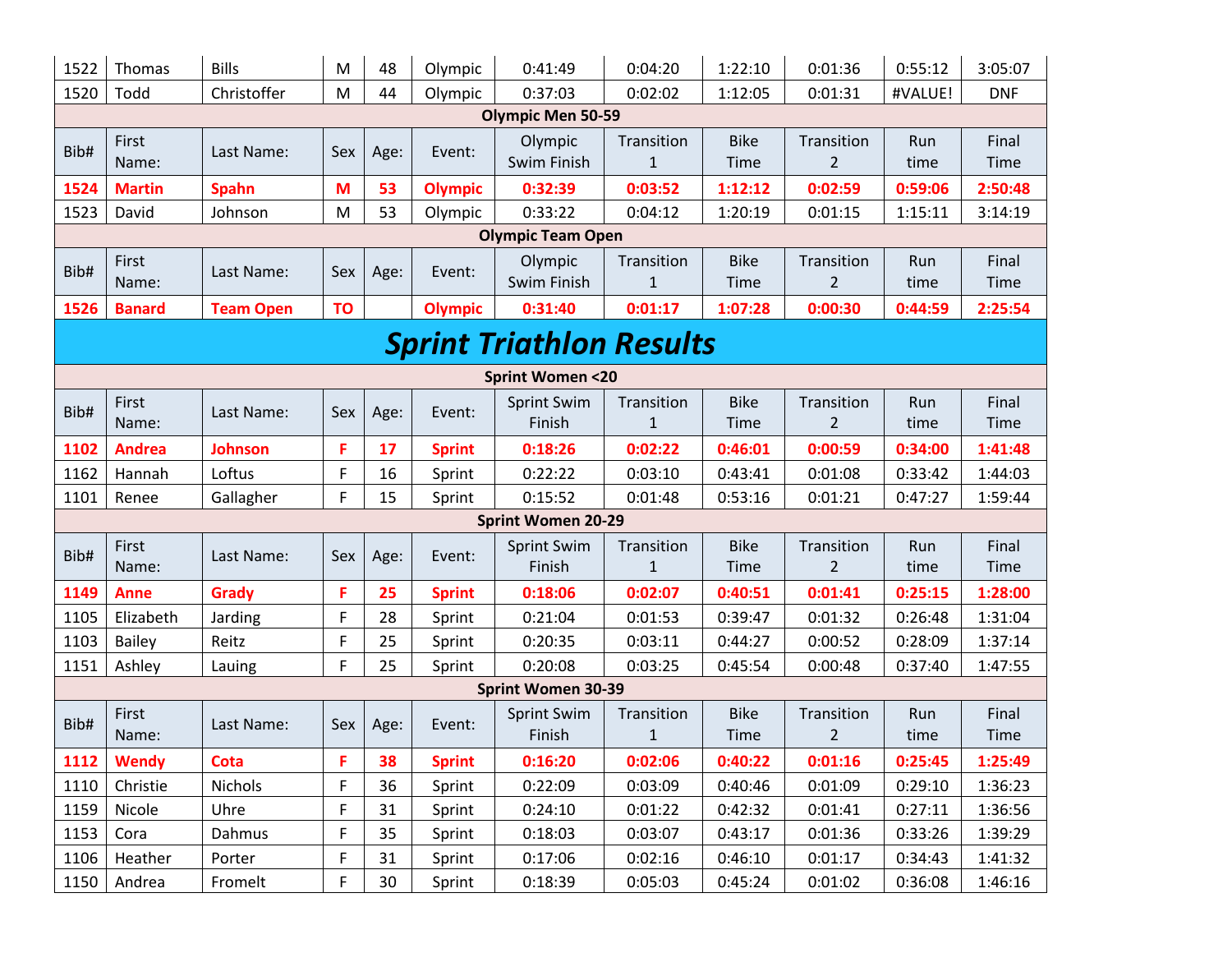| 1152                      | Ann            | Thorson         | F   | 34   | Sprint        | 0:21:09                      | 0:03:15                   | 0:46:33             | 0:01:14                      | 0:35:13     | 1:47:24       |  |  |  |
|---------------------------|----------------|-----------------|-----|------|---------------|------------------------------|---------------------------|---------------------|------------------------------|-------------|---------------|--|--|--|
| 1107                      | Kellee         | Walton          | F   | 34   | Sprint        | 0:29:15                      | 0:04:46                   | 0:40:48             | 0:01:34                      | 0:31:57     | 1:48:20       |  |  |  |
| 1113                      | Tina           | Rearick         | F   | 39   | Sprint        | 0:26:12                      | 0:04:21                   | 0:44:38             | 0:01:45                      | 0:32:09     | 1:49:05       |  |  |  |
| 1109                      | Heather        | Linde           | F   | 35   | Sprint        | 0:23:11                      | 0:04:33                   | 0:41:24             | 0:01:21                      | 0:38:37     | 1:49:06       |  |  |  |
| 1166                      | Margo          | Niedringhaus    | F   | 33   | Sprint        | 0:23:16                      | 0:05:59                   | 0:49:02             | 0:01:20                      | 0:37:05     | 1:56:42       |  |  |  |
| 1108                      | Tami           | Dahmus          | F.  | 34   | Sprint        | 0:24:28                      | 0:04:18                   | 0:50:48             | 0:01:25                      | 0:38:49     | 1:59:48       |  |  |  |
|                           |                |                 |     |      |               | <b>Sprint Women40-49</b>     |                           |                     |                              |             |               |  |  |  |
| Bib#                      | First<br>Name: | Last Name:      | Sex | Age: | Event:        | <b>Sprint Swim</b><br>Finish | Transition<br>$\mathbf 1$ | <b>Bike</b><br>Time | Transition<br>$\overline{2}$ | Run<br>time | Final<br>Time |  |  |  |
| 1116                      | <b>Beth</b>    | <b>Spitzer</b>  | F   | 44   | <b>Sprint</b> | 0:23:54                      | 0:02:38                   | 0:38:31             | 0:01:18                      | 0:26:43     | 1:33:04       |  |  |  |
| 1114                      | Stacey         | Nelson          | F   | 40   | Sprint        | 0:20:48                      | 0:03:24                   | 0:40:44             | 0:01:50                      | 0:30:12     | 1:36:58       |  |  |  |
| 1115                      | Amy            | Symstad         | F   | 42   | Sprint        | 0:19:24                      | 0:03:05                   | 0:42:51             | 0:00:51                      | 0:31:36     | 1:37:47       |  |  |  |
| 1148                      | Kelly          | Gorman          | F   | 42   | Sprint        | 0:17:19                      | 0:03:35                   | 0:42:08             | 0:01:31                      | 0:38:30     | 1:43:03       |  |  |  |
| 1147                      | Julie          | Bell            | F   | 40   | Sprint        | 0:23:20                      | 0:04:57                   | 0:42:59             | 0:02:07                      | 0:33:57     | 1:47:20       |  |  |  |
| 1117                      | Jeannine       | Davison         | F   | 45   | Sprint        | 0:27:17                      | 0:05:15                   | 0:48:21             | 0:02:56                      | 0:33:35     | 1:57:24       |  |  |  |
| <b>Sprint Women 50-59</b> |                |                 |     |      |               |                              |                           |                     |                              |             |               |  |  |  |
| Bib#                      | First          | Last Name:      | Sex |      | Event:        | <b>Sprint Swim</b>           | Transition                | <b>Bike</b>         | Transition                   | Run         | Final         |  |  |  |
|                           | Name:          |                 |     | Age: |               | Finish                       | $\mathbf{1}$              | <b>Time</b>         | $\overline{2}$               | time        | Time          |  |  |  |
| 1119                      | <b>Naomi</b>   | <b>Hatfield</b> | F   | 56   | <b>Sprint</b> | 0:22:32                      | 0:03:35                   | 0:41:54             | 0:00:45                      | 0:28:29     | 1:37:15       |  |  |  |
| 1154                      | Michaele       | Hofmann         | F   | 52   | Sprint        | 0:21:10                      | 0:03:06                   | 0:47:40             | 0:01:01                      | 0:25:53     | 1:38:50       |  |  |  |
| 1118                      | Donna          | Kinsella        | F   | 52   | Sprint        | 0:22:44                      | 0:05:00                   | 0:45:48             | 0:00:49                      | 0:30:45     | 1:45:06       |  |  |  |
|                           |                |                 |     |      |               | <b>Sprint Women 60-69</b>    |                           |                     |                              |             |               |  |  |  |
| Bib#                      | First          | Last Name:      | Sex | Age: | Event:        | <b>Sprint Swim</b>           | Transition                | <b>Bike</b>         | Transition                   | Run         | Final         |  |  |  |
|                           | Name:          |                 |     |      |               | Finish                       | $\mathbf{1}$              | Time                | $\overline{2}$               | time        | Time          |  |  |  |
| 1120                      | <b>Karen</b>   | <b>Olson</b>    | F   | 60   | <b>Sprint</b> | 0:23:53                      | 0:03:29                   | 0:43:01             | 0:01:27                      | 0:28:40     | 1:40:30       |  |  |  |
| 3                         | Barbara        | Fetters         | F   | 60   | Sprint        | 0:20:18                      | 0:03:45                   | 0:41:54             | 0:01:39                      | 0:37:06     | 1:44:42       |  |  |  |
|                           |                |                 |     |      |               | <b>Sprint Men &lt;20</b>     |                           |                     |                              |             |               |  |  |  |
| Bib#                      | First          | Last Name:      | Sex | Age: | Event:        | <b>Sprint Swim</b>           | Transition                | <b>Bike</b>         | Transition                   | Run         | Final         |  |  |  |
|                           | Name:          |                 |     |      |               | Finish                       | $\mathbf 1$               | Time                | $\overline{2}$               | time        | Time          |  |  |  |
| 1160                      | <b>Jeff</b>    | <b>Loftus</b>   | M   | 16   | <b>Sprint</b> | 0:16:06                      | 0:01:34                   | 0:36:43             | 0:00:53                      | 0:24:16     | 1:19:32       |  |  |  |
|                           |                |                 |     |      |               | <b>Sprint Men 20-29</b>      |                           |                     |                              |             |               |  |  |  |
|                           |                |                 |     |      |               |                              |                           |                     |                              |             |               |  |  |  |
|                           | First          |                 |     |      |               | <b>Sprint Swim</b>           | Transition                | <b>Bike</b>         | Transition                   | Run         | Final         |  |  |  |
| Bib#                      | Name:          | Last Name:      | Sex | Age: | Event:        | Finish                       | $\mathbf 1$               | Time                | $\overline{2}$               | time        | Time          |  |  |  |
| 1163                      | Luke           | <b>Watkins</b>  | M   | 29   | <b>Sprint</b> | 0:18:18                      | 0:02:53                   | 0:34:03             | 0:01:12                      | 0:19:01     | 1:15:27       |  |  |  |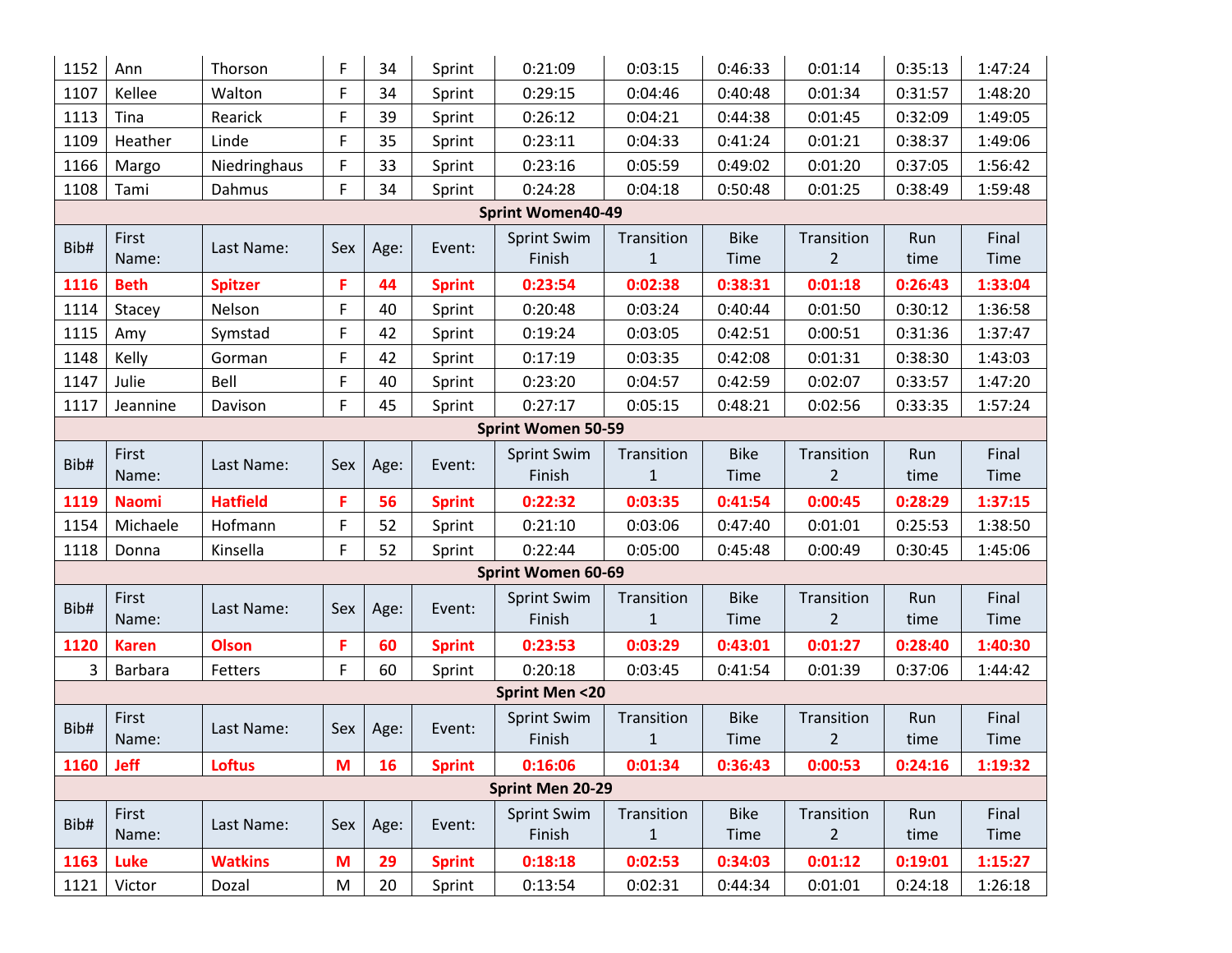| 1158           | Forest           | <b>Balk</b>     | M   | 29   | Sprint        | 0:18:47                      | 0:03:07                    | 0:41:08             | 0:01:19                      | 0:27:44     | 1:32:05              |
|----------------|------------------|-----------------|-----|------|---------------|------------------------------|----------------------------|---------------------|------------------------------|-------------|----------------------|
| 1123           | Leo              | <b>Buzalsky</b> | M   | 29   | Sprint        | 0:21:21                      | 0:02:53                    | 0:39:50             | 0:01:11                      | 0:29:46     | 1:35:01              |
| 1122           | Eric             | Jones           | M   | 25   | Sprint        | 0:17:58                      | 0:03:45                    | 0:46:25             | 0:01:00                      | 0:33:37     | 1:42:45              |
|                |                  |                 |     |      |               | Sprint Men 30-39             |                            |                     |                              |             |                      |
| Bib#           | First<br>Name:   | Last Name:      | Sex | Age: | Event:        | <b>Sprint Swim</b><br>Finish | Transition<br>$\mathbf{1}$ | <b>Bike</b><br>Time | Transition<br>$\overline{2}$ | Run<br>time | Final<br>Time        |
| 1530           | <b>Cory</b>      | <b>Brown</b>    | M   | 30   | <b>Sprint</b> | 0:18:08                      | 0:02:36                    | 0:34:58             | 0:01:22                      | 0:24:42     | 1:21:46              |
| 1155           | Ryan             | Ryder           | M   | 39   | Sprint        | 0:19:33                      | 0:02:53                    | 0:43:01             | 0:01:59                      | 0:33:07     | 1:40:33              |
| 1164           | Chad             | McDonald        | M   | 37   | Sprint        | 0:23:34                      | 0:03:36                    | 0:38:50             | 0:02:41                      | 0:34:39     | 1:43:20              |
| 1124           | Douglas          | Picard          | M   | 33   | Sprint        | 0:28:39                      | 0:03:23                    | 0:40:57             | 0:01:48                      | 0:33:18     | 1:48:05              |
|                |                  |                 |     |      |               | Sprint Men 40-49             |                            |                     |                              |             |                      |
| Bib#           | First<br>Name:   | Last Name:      | Sex | Age: | Event:        | <b>Sprint Swim</b><br>Finish | Transition<br>$\mathbf{1}$ | <b>Bike</b><br>Time | Transition<br>$\overline{2}$ | Run<br>time | Final<br>Time        |
| 1125           | <b>Kent</b>      | <b>Renaud</b>   | M   | 42   | <b>Sprint</b> | 0:17:09                      | 0:01:32                    | 0:32:18             | 0:00:45                      | 0:22:49     | 1:14:33              |
| 1126           | Jeff             | Long            | M   | 42   | Sprint        | 0:17:26                      | 0:02:17                    | 0:36:04             | 0:01:05                      | 0:30:43     | 1:27:35              |
| 1128           | Robert           | Gamber          | M   | 43   | Sprint        | 0:18:45                      | 0:01:33                    | 0:37:53             | 0:01:10                      | 0:29:21     | 1:28:42              |
| 1129           | Matt             | Stephens        | M   | 45   | Sprint        | 0:18:04                      | 0:03:11                    | 0:40:55             | 0:01:33                      | 0:27:48     | 1:31:31              |
| 1127           | Patrick          | Luda            | M   | 43   | Sprint        | 0:25:23                      | 0:03:52                    | 0:41:09             | 0:00:46                      | 0:25:09     | 1:36:19              |
| 1165           | Chad             | Tidwell         | M   | 42   | Sprint        | 0:21:27                      | 0:04:41                    | 0:42:37             | 0:00:42                      | 0:29:33     | 1:39:00              |
| 1130           | John             | Valades         | M   | 49   | Sprint        | 0:18:02                      | 0:10:20                    | 0:43:48             | 0:01:46                      | 0:28:11     | 1:42:07              |
| $\overline{2}$ | Rich             | Olstad          | M   | 49   | Sprint        | 0:20:38                      | 0:06:15                    | 0:42:58             | 0:03:50                      | 0:40:47     | 1:54:28              |
|                |                  |                 |     |      |               | Sprint Men 50-59             |                            |                     |                              |             |                      |
| Bib#           | First<br>Name:   | Last Name:      | Sex | Age: | Event:        | <b>Sprint Swim</b><br>Finish | Transition<br>$\mathbf{1}$ | <b>Bike</b><br>Time | Transition<br>$\overline{2}$ | Run<br>time | Final<br><b>Time</b> |
| 1              | <b>Thomas</b>    | <b>Golis</b>    | M   | 58   | <b>Sprint</b> | 0:18:50                      | 0:02:08                    | 0:38:40             | 0:00:50                      | 0:27:10     | 1:27:38              |
| 1156           | Robert           | Gundersson      | M   | 51   | Sprint        | 0:17:53                      | 0:02:14                    | 0:40:02             | 0:01:35                      | 0:27:20     | 1:29:04              |
| 1146           | Sam              | Durr            | M   | 58   | Sprint        | 0:24:33                      | 0:03:57                    | 0:38:40             | 0:01:34                      | 0:30:00     | 1:38:44              |
| 1132           | Michael          | <b>Bowers</b>   | M   | 59   | Sprint        | 0:17:36                      | 0:03:10                    | 0:44:12             | 0:01:37                      | 0:33:45     | 1:40:20              |
| 1157           | James            | Buchanan        | M   | 55   | Sprint        | 0:26:33                      | 0:04:35                    | 0:38:21             | 0:01:06                      | 0:31:36     | 1:42:11              |
| 1131           | Mike             | Jennings        | M   | 53   | Sprint        | 0:18:31                      | 0:04:49                    | 0:43:00             | 0:01:03                      | 0:34:52     | 1:42:15              |
|                | Sprint Men 60-69 |                 |     |      |               |                              |                            |                     |                              |             |                      |
| Bib#           | First<br>Name:   | Last Name:      | Sex | Age: | Event:        | <b>Sprint Swim</b><br>Finish | Transition<br>$\mathbf{1}$ | <b>Bike</b><br>Time | Transition<br>$\overline{2}$ | Run<br>time | Final<br>Time        |
| 1133           | Gary             | <b>Gamache</b>  | M   | 69   | <b>Sprint</b> | 0:21:08                      | 0:02:19                    | 0:45:13             | 0:02:09                      | 0:30:46     | 1:41:35              |